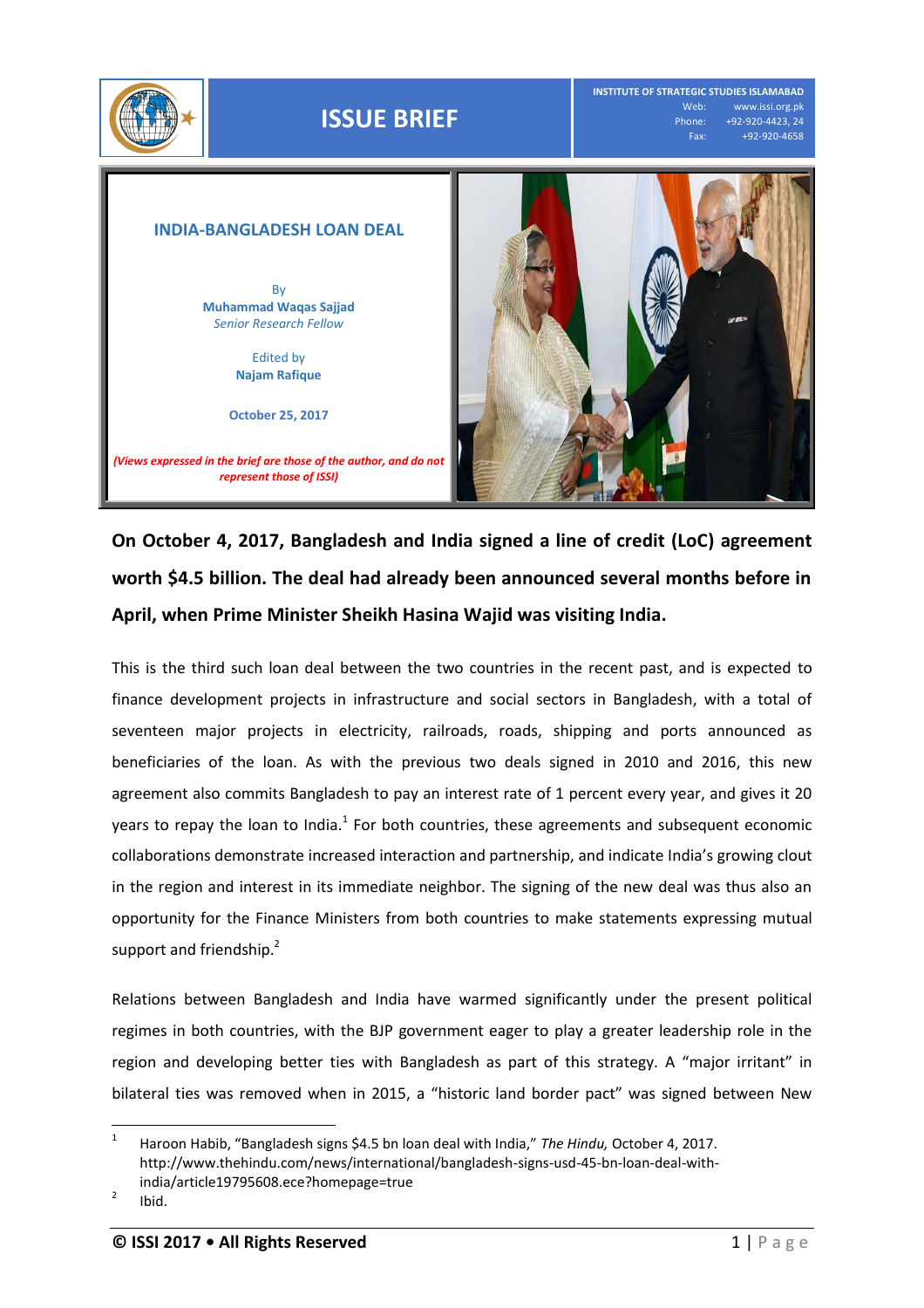Delhi and Dhaka, even though no breakthroughs have been made in long-standing water disputes between the two countries.<sup>3</sup>

While the third line of credit will enable Bangladesh to finance several projects, including in health and education, approximately \$1 billion is expected to be spent on infrastructure development for power evacuation facilities of the Rooppur Nuclear Power Plant.<sup>4</sup>

For all the expected development in Bangladesh, the conditions attached to the loan and several of the projects are likely to benefit India as well. Under the terms of the agreement, Bangladesh will have to purchase 65-75% of the goods, services and works to be utilized in its projects from India, which was also the precedent set by the previous two loan deals.<sup>5</sup> Moreover, the deal also sees India supporting the construction of several roads that will provide easier access to the ports of Chittagong and Mongla. Similarly, at least three of the planned projects involve the development of economic zones as Bangladesh is seeking to expand private investment, including investment by Indian companies. In fact, around \$100 million is expected to be spent for "building a dedicated economic zone spanning 1,005 acres in Mirsarai of Chittagong for the neighboring country's investors – a move that has been hailed by Narendra Modi. $^{6}$ 

Despite the positive rhetoric surrounding the loan deals with India, it must also be recognized that there is opposition to growing Indian involvement in Bangladesh, specially from political opponents, since the current party in power, the Awami League, has traditionally been seen as being too close to India. Unsurprisingly, its primary opposition party, the BNP, has expressed dissatisfaction with the loan, saying that it will "not bring any good to Bangladesh."<sup>7</sup> The conditions attached to the loan have been criticized severely, and the BNP leader Ruhul Kabir Rizvi has stressed that the strict conditions have not allowed any projects from the previous deals to move towards completion. Moreover, the period of 20 years for repayment of the loan is also seen as too short by the BNP, which is also severely critical of the lack of independence that Bangladesh is able to practice with these loans.<sup>8</sup>

<sup>-&</sup>lt;br>3 "India woos Bangladesh with \$500m defence loan, credit", *The Express Tribune*, April 9, 2017. <https://tribune.com.pk/story/1378899/india-woos-bangladesh-us500-mn-defence-loan-credit/> 4

<sup>&</sup>quot;\$4.5 bn credit deal signed with India," *The Daily Star,* October 4, 2017. <http://www.thedailystar.net/business/45b-credit-deal-signed-india-bangladesh-1471396>

<sup>5</sup>

Habib, "Bangladesh signs \$4.5 bn loan deal with India" 6 "\$4.5 bn credit deal signed with India," *The Daily Star*

<sup>7</sup> "BNP says third loan deal with India won't do Bangladesh any good," *BDNews24,* October 7, 2017. [https://bdnews24.com/politics/2017/10/07/bnp-says-third-loan-deal-with-india-won-t-do-bangladesh](https://bdnews24.com/politics/2017/10/07/bnp-says-third-loan-deal-with-india-won-t-do-bangladesh-any-good)[any-good](https://bdnews24.com/politics/2017/10/07/bnp-says-third-loan-deal-with-india-won-t-do-bangladesh-any-good)

<sup>8</sup> Ibid.